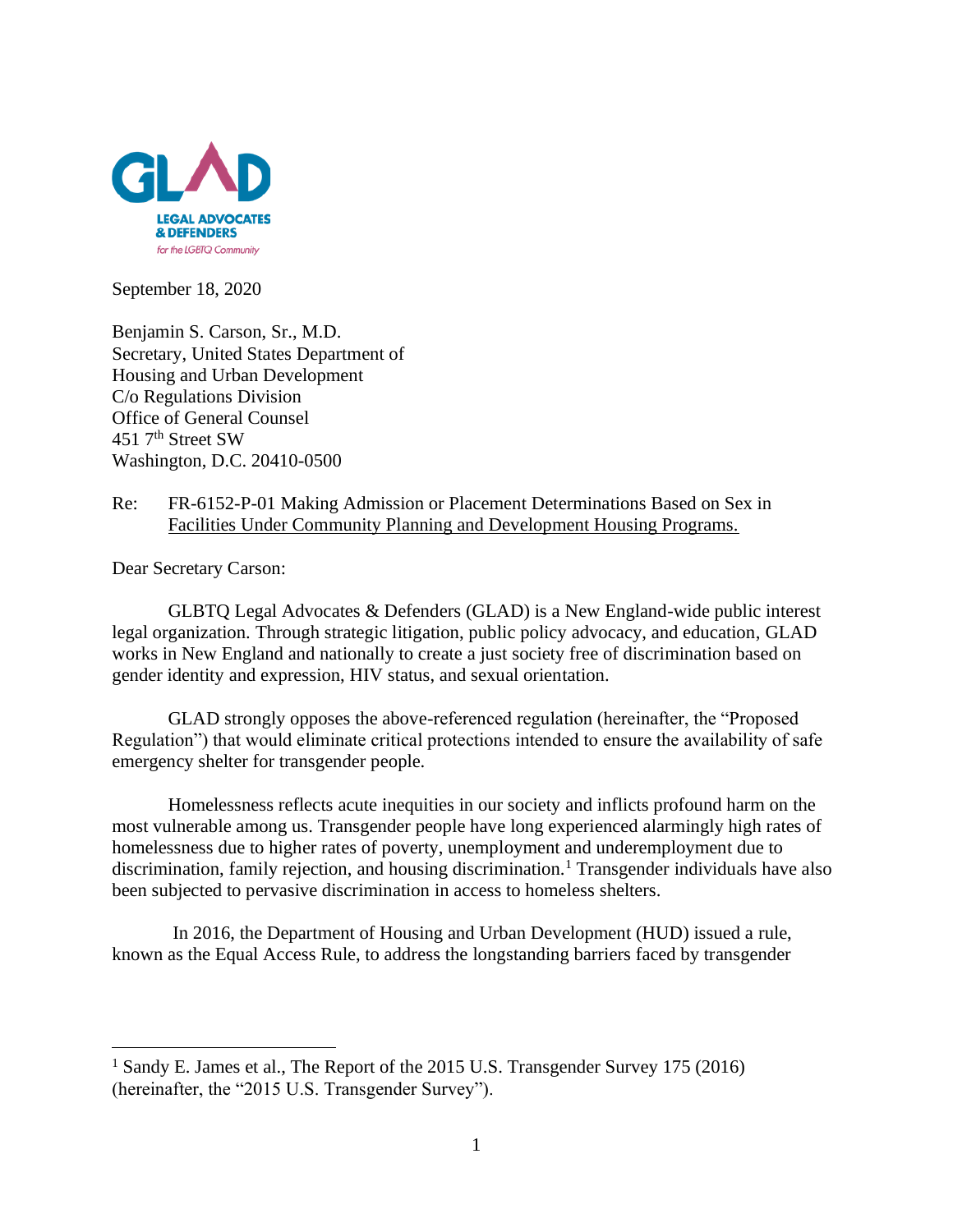people seeking access to shelter. <sup>2</sup> The Equal Access Rule requires that operators of single-sex facilities using funds awarded through the Office of Community Planning and Development (CPD) provide all individuals, including individuals who do not identify with the sex they were assigned at birth, with access to programs, services, and accommodations in accordance with their gender identity without being subjected to intrusive questioning or asked to provide documentation. 3

The Proposed Regulation eliminates the Equal Access Rule's requirement of placement and accommodations in emergency shelters consistent with an individual's gender identity. Instead, it permits placement based on an individual's "biological sex," which is not defined or explained, and grants the shelter operator the "flexibility" to "deny an individual seeking accommodation or access to the temporary emergency shelter[] when they have a good faith belief that [the] individual is not of the sex which the shelter's policy accommodates."<sup>4</sup> Where "such doubt" about a person's "biological sex" exists, the Proposed Regulation provides that the shelter may require a birth certificate, other identification, or medical records.<sup>5</sup> Finally, when a provider turns away a homeless transgender person seeking emergency shelter, the Proposed Regulation requires only that the individual be provided with a "transfer recommendation."<sup>6</sup>

Perhaps the most disturbing aspect of the removal of basic protections for transgender people is that HUD acknowledges the dire needs of transgender people for shelter access. The rule it proposes, however, ignores the reality of what it means to be transgender and will undoubtedly result in a devastating increase in homelessness, violence, and other profound harms. The Proposed Regulation states that:

5 *Id*.

6 *Id*.

<sup>2</sup> *See* "Equal Access in Accordance with an Individual's Gender Identity in Community Planning and Development Programs," 81 Fed. Reg. 64763-64782; 24 C.F.R. § 5.106 (hereinafter, the "Equal Access Rule").

<sup>&</sup>lt;sup>3</sup> The Rule requires: (1) Equal access to "CPD programs, shelters, other buildings and facilities, benefits, services and accommodations … in accordance with an individual's gender identity"; (2) Placement, services and accommodations "in accordance with the gender identity of the individual"; and (3) that "[a]n individual … not be subjected to intrusive questioning or asked to provide anatomical information or documentary, physical, or medical evidence of the individual's gender identity." 24 C.F.R. § 5.106(b)(2) and (3). It also requires that operators "take nondiscriminatory steps that may be necessary and appropriate to address privacy concerns raised by residents or occupants." *Id.* at  $(c)(2)$ .

<sup>4</sup> Proposed Regulation, 85 Fed. Reg. at 44815.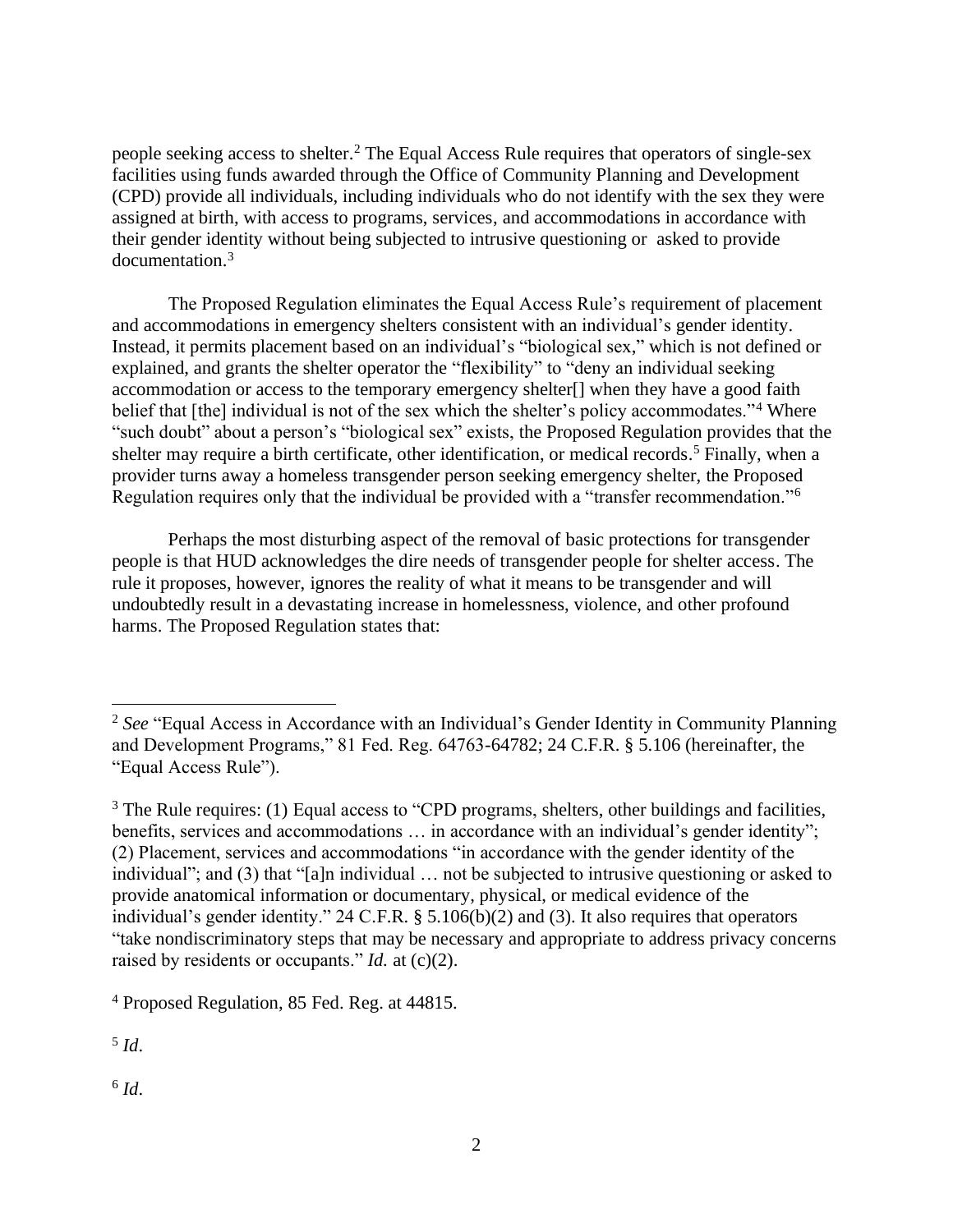HUD *is aware* that transgender individuals experience poverty, housing instability, mental health issues, domestic violence, and homelessness at high rates. Given the rates of violence and mistreatment that homeless transgender persons experience, HUD recognizes that shelter access for transgender persons is critical.<sup>7</sup>

A "biological sex" criterion, however, will exclude transgender people from emergency shelters and likely deter many from seeking access in the first place. It will subject them either to a return to the streets or the risk of violence, harassment or sexual assault in the inappropriate and unsafe shelters they are forced into. The Proposed Regulation reveals either basic ignorance about what it means to be transgender, or deplorable disregard of the health and safety of transgender people.

The Proposed Regulation should be withdrawn because it: (1) inflicts profound harm on transgender people who are homeless; (2) creates confusion and misinformation about the rights of transgender people to nondiscrimination in access to emergency shelters at both the state and federal levels and, in fact, offers a governmental imprimatur for discrimination that is currently unlawful; and (3) is permeated with base stereotypes and unfounded fears about transgender people.

## **I. The Proposed Regulation Will Inflict Profound Harm on Transgender People.**

Transgender people experience alarmingly high rates of homelessness. According to the 2015 U.S. Transgender Survey, nearly one-third of transgender people experience homelessness at some point in their life.<sup>8</sup> Transgender women of color have experienced especially high rates of homelessness (lifetime rates for certain groups listed in the survey include Indian (59%), Black (51%), multiracial (51%) and Middle Eastern (49%)).<sup>9</sup> This problem has not improved over time. The National Alliance to End Homelessness examined HUD's own annual "Point-in-Time" count of homelessness in 2020 and concluded that "homelessness and unsheltered rates among transgender people are increasing at an astounding pace."<sup>10</sup>

9 *Id*., at 178.

<sup>7</sup> *Id.* (emphasis added).

<sup>8</sup> *See* 2015 U.S. Transgender Survey, at 176. Nearly one-quarter (23%) of respondents experienced some sort of housing discrimination in the past year, such as being evicted from their home or denied an apartment because of being transgender. *Id*. One in eight (12%) reported experiencing homelessness in the past year due to being transgender. *Id*.

<sup>10</sup> *See* Nat'l All. to End Homelessness, Transgender Homeless Adults & Unsheltered Homelessness: What the Data Tells Us (2016) (hereinafter, the "Transgender Homeless Adults & Unsheltered Homelessness Study"), at 1. The data reveal that the number of transgender adults experiencing homelessness has increased 88% since 2016. *Id*.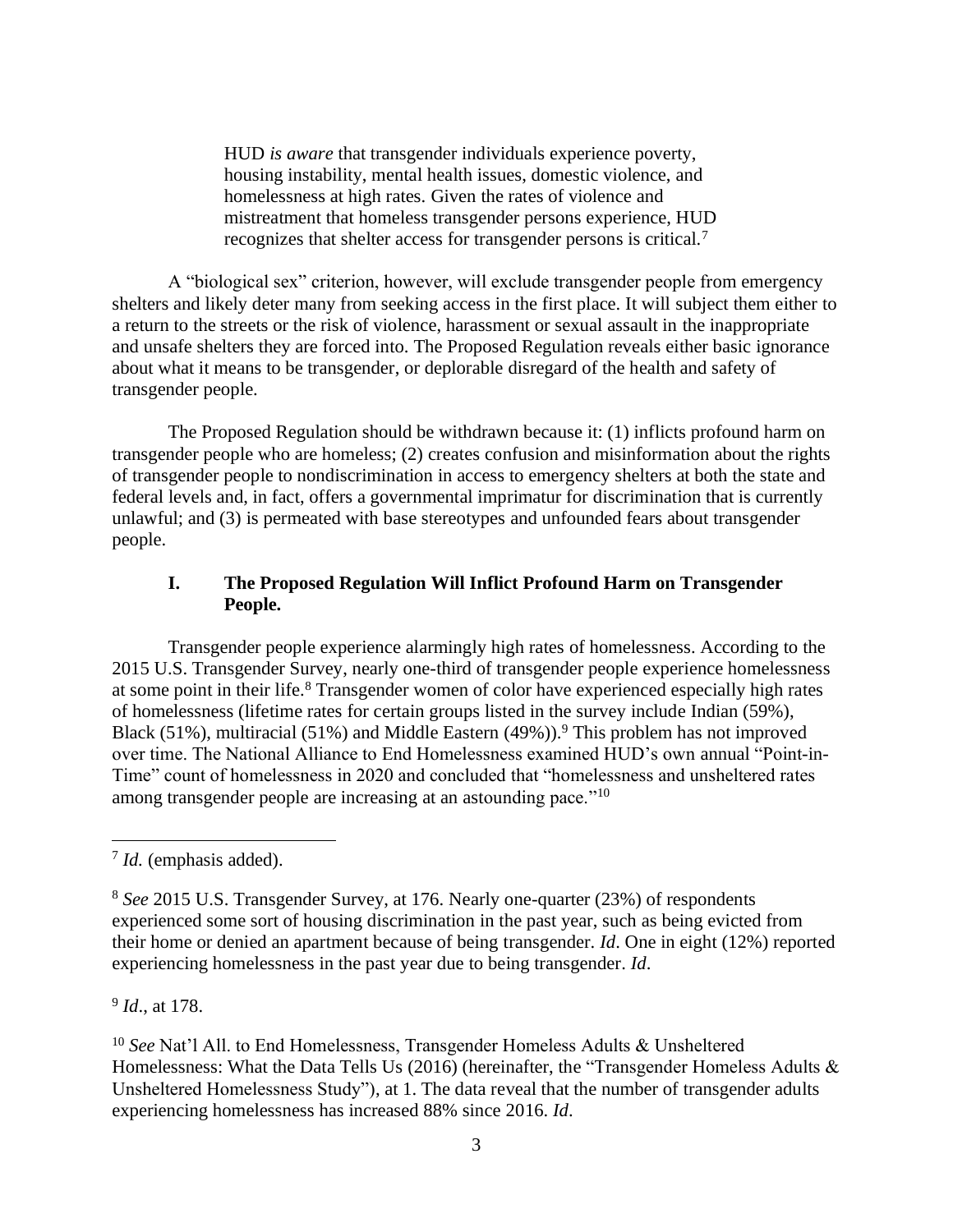The increasing rates of homelessness among transgender people reflect and are exacerbated by pervasive discrimination in access to shelters. Before the Equal Access Rule went into effect, a 2016 study by the Center for American Progress found that in testing of 100 homeless shelters across four states, 70% were not willing to house transgender women in women's shelters.<sup>11</sup> The study revealed a range of barriers resulting in exclusion. One shelter hung up the phone on a tester immediately after she revealed she was transgender. Another test caller was told that she would be isolated or given separate facilities at the shelter. A shelter employee made references to genitalia in discussing requirements for appropriate housing.<sup>12</sup> These findings are consistent with the 2015 U.S. Transgender Survey which determined that 70% of those who stayed in a shelter in the past year experienced some form of discrimination, such as verbal harassment, physical or sexual assault, and eviction because the shelter found out they were transgender.<sup>13</sup> The 2015 survey also found that over 26% of homeless transgender people did not seek shelter at all due to fears of mistreatment.<sup>14</sup>

It is beyond cavil that a regulation requiring that transgender people be placed not based on gender identity, but on some notion of "biological sex," will be wholly ineffective in addressing the critical problem of lack of access to emergency shelters. As a threshold matter, the only alternative HUD provides when a transgender person is turned away from a shelter is a "recommendation" for a transfer to a shelter designated for the person's "biological sex." There is not any an indication of how an effective and timely transfer is supposed to happen on such an immediate basis in a world of limited shelter resources.

But that is only the starting point. The rule sharply increases life-threatening risks for transgender people. A transgender woman, for example, who is forced into a shelter designated for men will face the risk of violence, sexual harassment and assault, and severe physical and mental health harms.<sup>15</sup> A basic understanding of what it means to be transgender demonstrates not only that placement in a facility consistent with one's gender identity is the only safe and appropriate placement, but also that being denied such a placement will inflict additional harm by undermining a transgender person's mental health. As one authoritative expert explained:

<sup>12</sup> *Id.*, at 3.

<sup>13</sup> 2015 U.S. Transgender Survey, at 176.

<sup>14</sup> *Id.*, at 180.

<sup>15</sup> *See* Lisa Mottet & John M. Ohle, Transitioning Our Shelters: A Guide to Making Homeless Shelters Safe for Transgender People (2003) (hereinafter, "Transitioning Our Shelters").

<sup>&</sup>lt;sup>11</sup> Center for American Progress, Discrimination Against Transgender Women Seeking Access to Homeless Shelters (2016), at 2.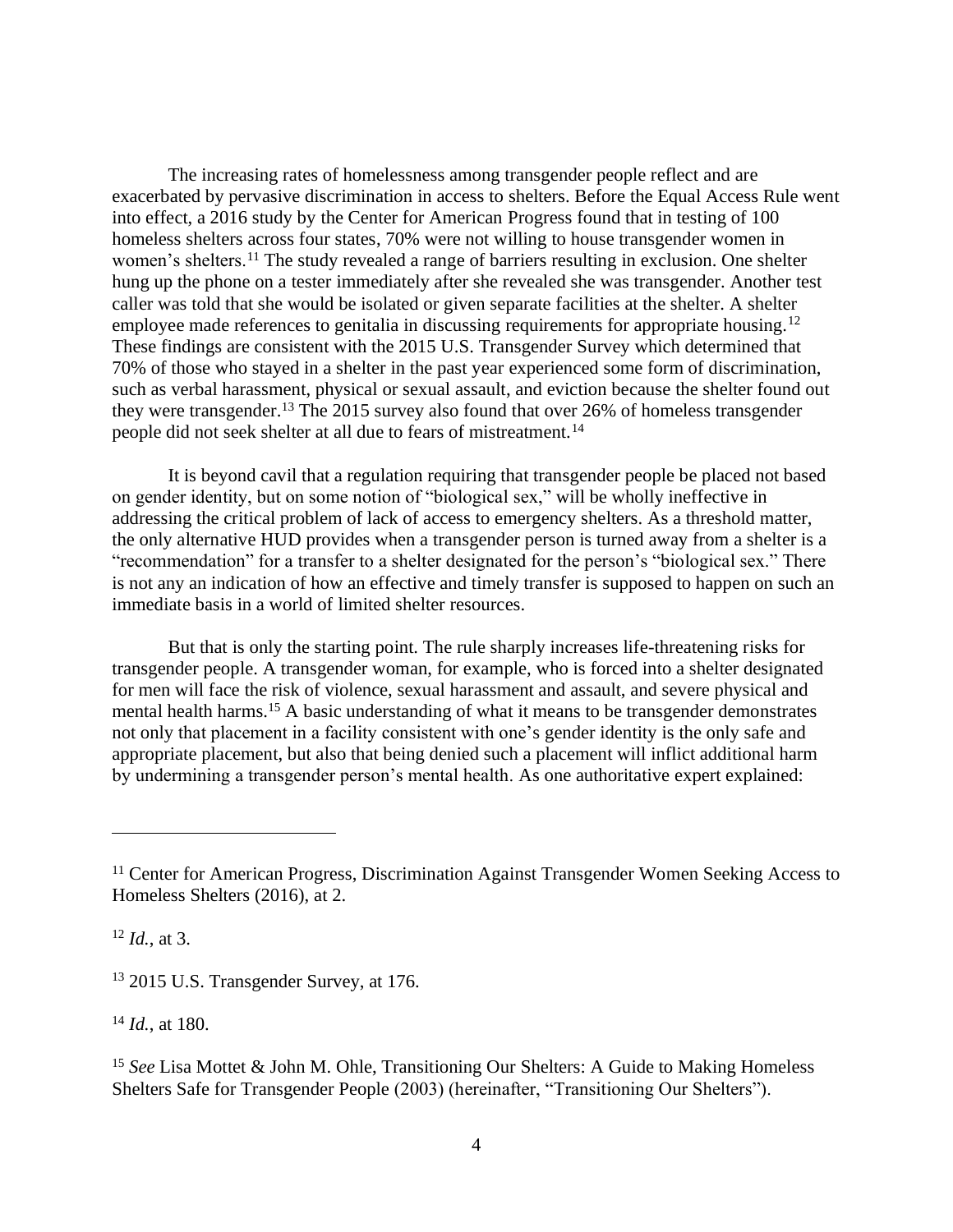A key component of medical treatment for gender dysphoric individuals is to live, function in society, and be regarded by others consistent with gender identity. If any aspect of this social role transition is impeded, it will undermine an individual's core identity and psychological health … The failure to treat a woman with Gender Dysphoria as a woman in an institutional setting will intensify Gender Dysphoria and psychological distress and precipitate psychiatric disorders.<sup>16</sup>

The increased homelessness resulting from the Proposed Regulation will exacerbate vulnerabilities faced by homeless transgender people. For example, an analysis of HUD data from 2020 found that unsheltered homeless transgender people avoid medical care at a rate of 42% compared to 2% for sheltered individuals, and engaged in risky behavior at a rate of 98% as compared to 18% for sheltered individuals.<sup>17</sup> As these statistics reveal, shelters are often access points to programs that provide vital medical and social services including transition to safe individual housing, a need that is even more important in the midst of a pandemic in which shared living spaces bring significant health risks.

The need for emergency shelter for the at-risk transgender population will only grow during the current economic downturn in which eviction and foreclosure moratoriums will eventually end. HUD should forego the Proposed Regulation and the repeal of the Equal Access Rule because it will have calamitous consequences for transgender people.

## **II. The Proposed Regulation Will Result in Confusion and Misinformation About Legal Protections for Transgender People and Sanction Discrimination That is Currently Unlawful.**

In absurdist reasoning, the Proposed Regulation disavows discrimination against transgender individuals with its baffling statement that "a shelter may place an individual based on his or her biological sex but may not discriminate against an individual because the person is or is perceived as transgender".<sup>18</sup> But the exclusion of a transgender person because of their "biological sex" is core to discrimination based on transgender status.<sup>19</sup>A transgender person is

<sup>18</sup> Proposed Regulation, 85 Fed. Reg., at 44812; *id.*, at 44815 ("Denial of accommodation solely because a person's gender identity that differs from biological sex is not permitted.").

<sup>19</sup>Although the Proposed Regulation does not define its term "biological sex," it presumably refers to a person's sex designated at birth.

<sup>16</sup> *Doe v. Mass. Dep't of Corr.*, D. Mass., No. 17-12255-RGS, Affidavit of Randi Ettner (2018) (hereinafter "Affidavit of Randi Ettner"), at ¶ 19-20. Available at https://www.glad.org/wpcontent/uploads/2018/02/2018.02.02-35-2-Affidavit-of-Randi-Ettner-Ph.D..pdf

<sup>&</sup>lt;sup>17</sup> Transgender Homeless Adults  $&$  Unsheltered Homelessness Study, at 2.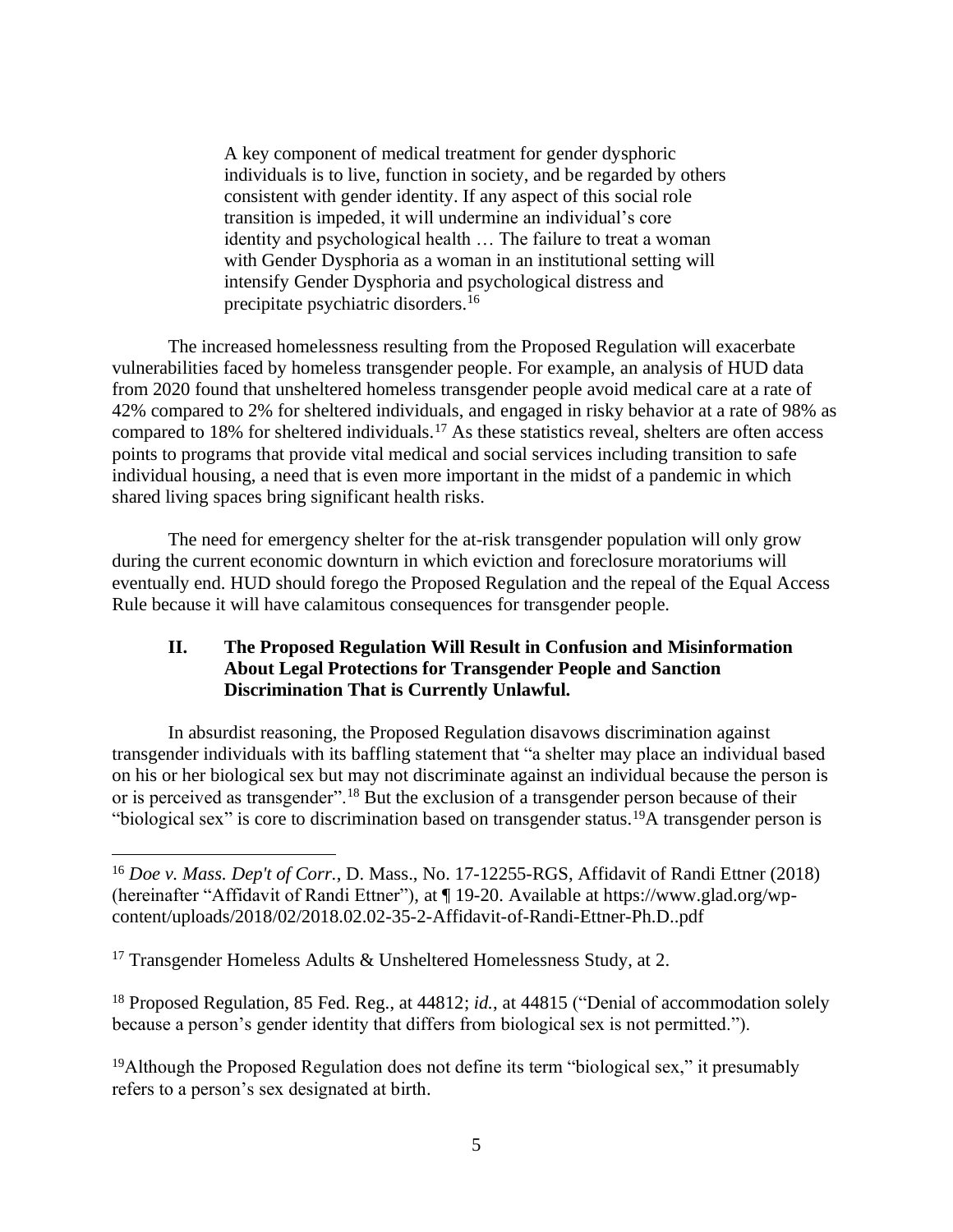someone who lives and identifies with a sex different than the one assigned at birth.<sup>20</sup> It is therefore patent that a rule that excludes transgender people based on "biological sex" discriminates on the basis that the person is transgender.<sup>21</sup>

In any event, the Proposed Regulation encourages and sanctions overt discrimination against transgender people in three ways. First, 23 states and numerous municipalities have laws that prohibit discrimination on the basis of gender identity and transgender status in access to places of public accommodation, which include shelters. These state laws preclude exclusion due to a transgender person's "biological sex." Although the Proposed Regulation claims to require adherence to state and local laws, the federal government speaks with a powerful and far reaching voice. HUD's endorsement of discrimination against transgender people in shelters based on myths, fears and unfounded beliefs (*see* § III, *infra*) will lead to confusion and misinformation about the existence and legitimacy of state laws. Shelter providers may now believe that it is legal and legitimate to discriminate; by the same token, given the history of pervasive discrimination, transgender people will be more likely to avoid shelters due to fears of exclusion and stigmatization.

Second, states that do not prohibit discrimination on the basis of gender identity usually do prohibit discrimination in access to places of accommodation based on sex. The Supreme Court recently affirmed, in the context of employment discrimination claims under Title VII, nearly two decades of legal precedent that discrimination against a person because they are transgender is sex discrimination.<sup>22</sup> States will typically follow Supreme Court guidance in determining the meaning of their own antidiscrimination provisions.<sup>23</sup> The Proposed Regulation cannot change state law or immunize shelters from liability for otherwise discriminatory practices. Given the existence of state statutes prohibiting sex discrimination in places of public accommodation, the Proposed Regulation has no purpose other than to confuse and encourage the unlawful exclusion of transgender people from shelters.

<sup>22</sup> *See Bostock*, at 9 ("[I]t is impossible to discriminate against a person for being … transgender without discriminating against that individual based on sex.").

<sup>23</sup> *See, e.g.,* Henry Cordes, *State agency applies U.S. Supreme Court ruling on LGBT job rights to housing cases*, Omaha World-Herald (August 12, 2020), https://omaha.com/news/local/govtand-politics/state-agency-applies-u-s-supreme-court-ruling-on-lgbt-job-rights-to-housingcases/article\_2d42d906-1aca-5938-8b8e-d954d2b757c2.html (following *Bostock* Nebraska Equal Opportunity Commission announces that it will investigate and resolve cases of discrimination on the basis of gender identity under its existing sex discrimination statutes).

<sup>20</sup> *See* Am. Psychological Ass'n., *Guidelines for Psychological Practice with Transgender and Gender Nonconforming People*, 70 Am. Psychologist 832, 832 (2015).

<sup>21</sup> *See, e.g., Bostock v. Clayton Cty.*, *Ga*., No. 17–1618, slip op. at 3 (U.S. June 15, 2020) (hereinafter, "*Bostock*") ("By discriminating against transgender persons, the employer unavoidably discriminates against persons with one sex identified at birth and another today.").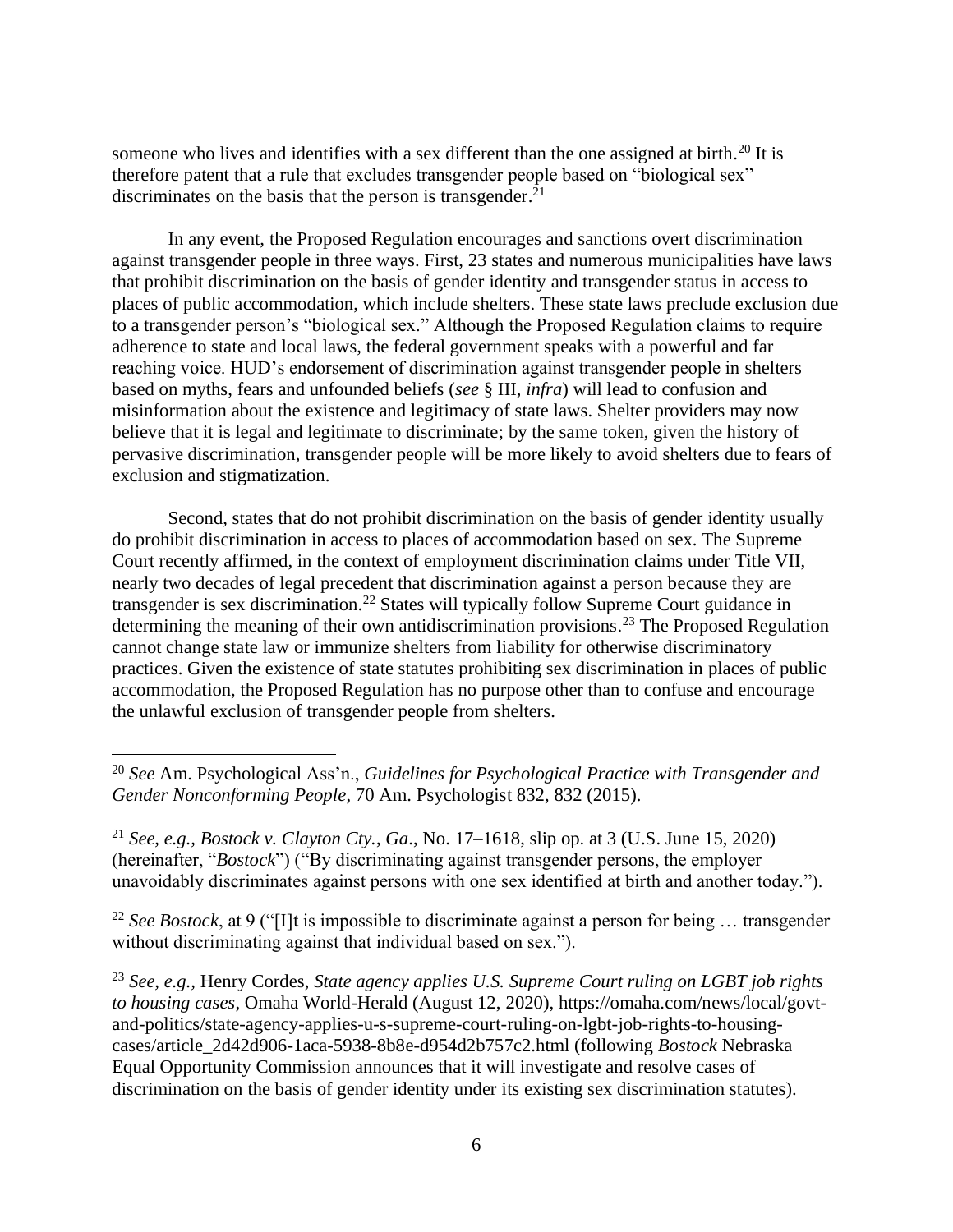Third, HUD ignores the legal precedent that many homeless shelters funded by CPD programs are, in fact, covered by the prohibition on sex discrimination in the Fair Housing Act ("FHA"). The FHA's prohibition on sex discrimination, 42 U.S.C. § 3604(b), applies to a "dwelling" (defined at 42 U.S.C. § 3602(b) as "any building, structure, or portion thereof which is occupied as, or designed or intended for occupancy as, a residence …"). The FHA is not "categorically inapplicable" to shelters "based on its definition of the word 'dwelling.'"<sup>24</sup> Numerous courts have held that particular shelters can satisfy the definition of dwelling in the  $FHA.<sup>25</sup>$ 

The reasoning of the Supreme Court's ruling in *Bostock* that discrimination against transgender people is sex discrimination under Title VII also applies to other similarly worded federal antidiscrimination statutes, including in the context of access to sex-segregated facilities.<sup>26</sup> There is little doubt that the reasoning of *Bostock* will also preclude discrimination against transgender people under the FHA. The Proposed Regulation runs afoul of the clear reasoning of controlling Supreme Court precedent.

## **III. The Proposed Regulation is Based on Myths, Fears and Unscientific Beliefs About Transgender People.**

Although the Proposed Regulation lists a number of justifications (e.g., deferring to local control), its primary rationale focuses on the fears and concerns of non-transgender women in women's shelters. The Proposed Regulation, however, is based on the false premise that transgender women are men.<sup>27</sup> This mischaracterization of transgender women is based on

<sup>25</sup> *See, e.g., White v. Bethesda Project Inc.*, 672 F. App'x. 218, 219 (3rd Cir. 2017) (noting that "courts have found a variety of shelters to be FHA-covered 'dwellings'" and citing cases and concluding that "inquiry under [the] *Lakeside* [test] is guided by the specific facts of each case"); *Lakeside Resort Enterprises, LP v. Board of* Supervisors, 455 F.3d 154, 160 (3rd Cir. 2006); *Stowell v. Open Door* Mission, No. 8:17CV75, 2017 U.S. Dist. LEXIS 58338 (D. Neb. Apri. 17, 2017), at \*4 ("Several courts have concluded that temporary homeless shelters are 'dwellings' under the FHA"); *Hunter on behalf of A.H. v. D.C.*, 64 F.Supp. 3d 158, 174 (D.D.C. 2014); *Defiore v. City Rescue Mission of New Castle*, 995 F.Supp. 2d 413, 419 (W.D.Pa. 2013): *Jenkins v. New York City Dep't of Homeless Servs.*, 643 F.Supp. 2d 507, 519 (S.D.N.Y. 2009).

<sup>26</sup> *See, e.g.*, *Grimm v. Gloucester Cty. Sch. Bd.*, 2020 U.S. App. Ct. LEXIS 27234 (4th Cir. August 26, 2020) at \*65 ("After the Supreme Court's recent decision in *Bostock* [], we have little difficulty holding that [under Title IX] a bathroom policy precluding Grimm from using the boys restrooms discriminated against him 'on the basis of sex'").

<sup>27</sup> *See, e.g.*, Proposed Regulation at 44815 (stating that HUD will not adopt a policy that forces "homeless women to sleep alongside and interact with men").

<sup>24</sup> *Boykin v. Gray,* 895 F.Supp.2d 199, 207 (D.D.C. 2012) (also noting that "'the FHA should be broadly construed to effectuate its remedial purpose,'" quoting *Nat'l Fair Hous. Alliance, Inc. v. Prudential Ins. Co.*, 208 F. Supp.2d 46, 55 (D.D.C. 2002)).